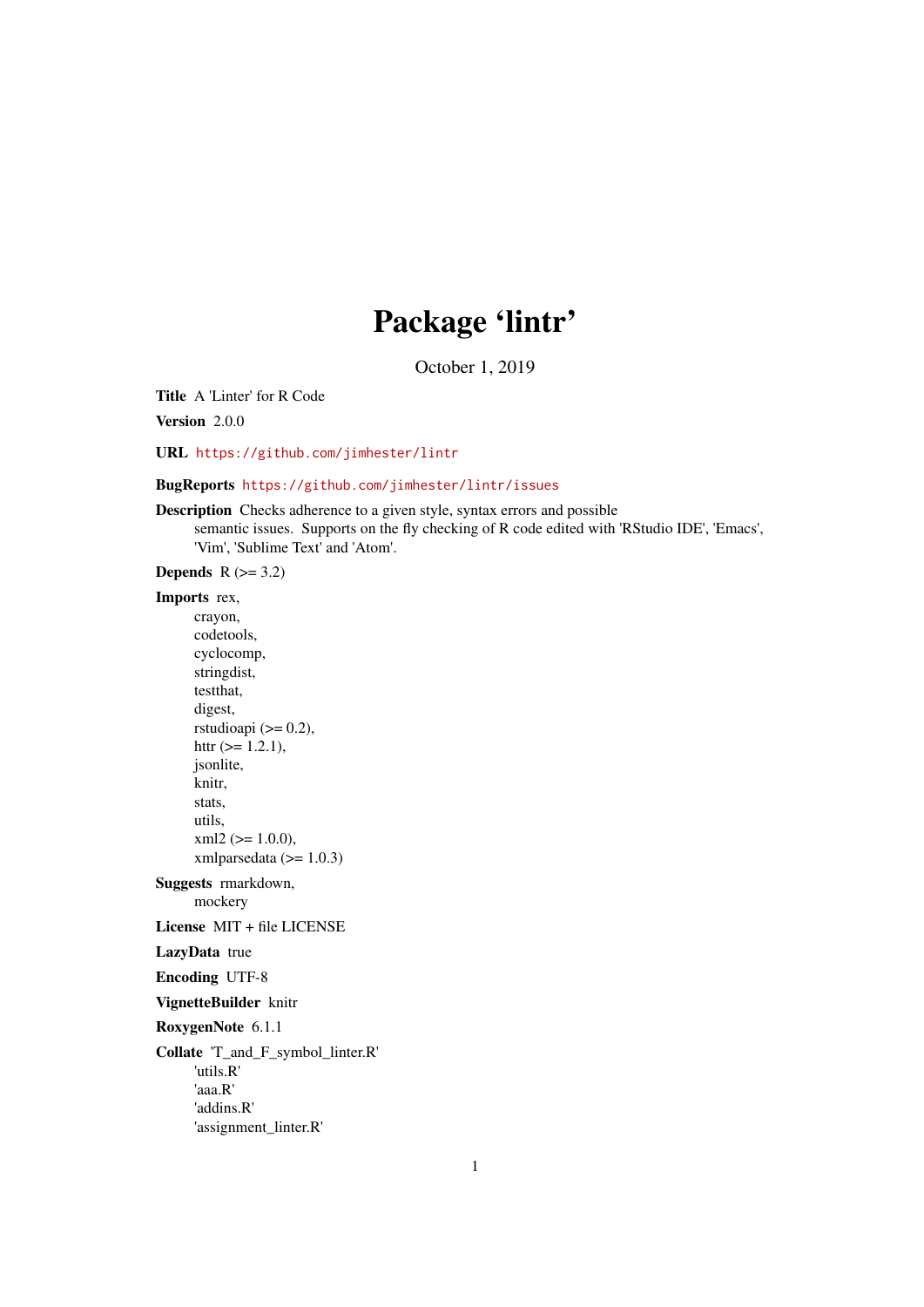'cache.R' 'closed\_curly\_linter.R' 'commas\_linter.R' 'comment\_linters.R' 'comments.R' 'cyclocomp\_linter.R' 'declared\_functions.R' 'object\_name\_linters.R' 'deprecated.R' 'equals\_na\_lintr.R' 'exclude.R' 'expect\_lint.R' 'extract.R' 'extraction\_operator\_linter.R' 'function\_left\_parentheses.R' 'get\_source\_expressions.R' 'ids\_with\_token.R' 'implicit\_integer\_linter.R' 'infix\_spaces\_linter.R' 'line\_length\_linter.R' 'lint.R' 'methods.R' 'namespace.R' 'no\_tab\_linter.R' 'object\_usage\_linter.R' 'open\_curly\_linter.R' 'paren\_brace\_linter.R' 'path\_linters.R' 'pipe\_continuation\_linter.R' 'semicolon\_terminator\_linter.R' 'seq\_linter.R' 'settings.R' 'single\_quotes\_linter.R' 'spaces\_inside\_linter.R' 'spaces\_left\_parentheses\_linter.R' 'trailing\_blank\_lines\_linter.R' 'trailing\_whitespace\_linter.R' 'tree-utils.R' 'undesirable\_function\_linter.R' 'undesirable\_operator\_linter.R' 'unneeded\_concatenation\_linter.R' 'with\_id.R' 'zzz.R'

### R topics documented: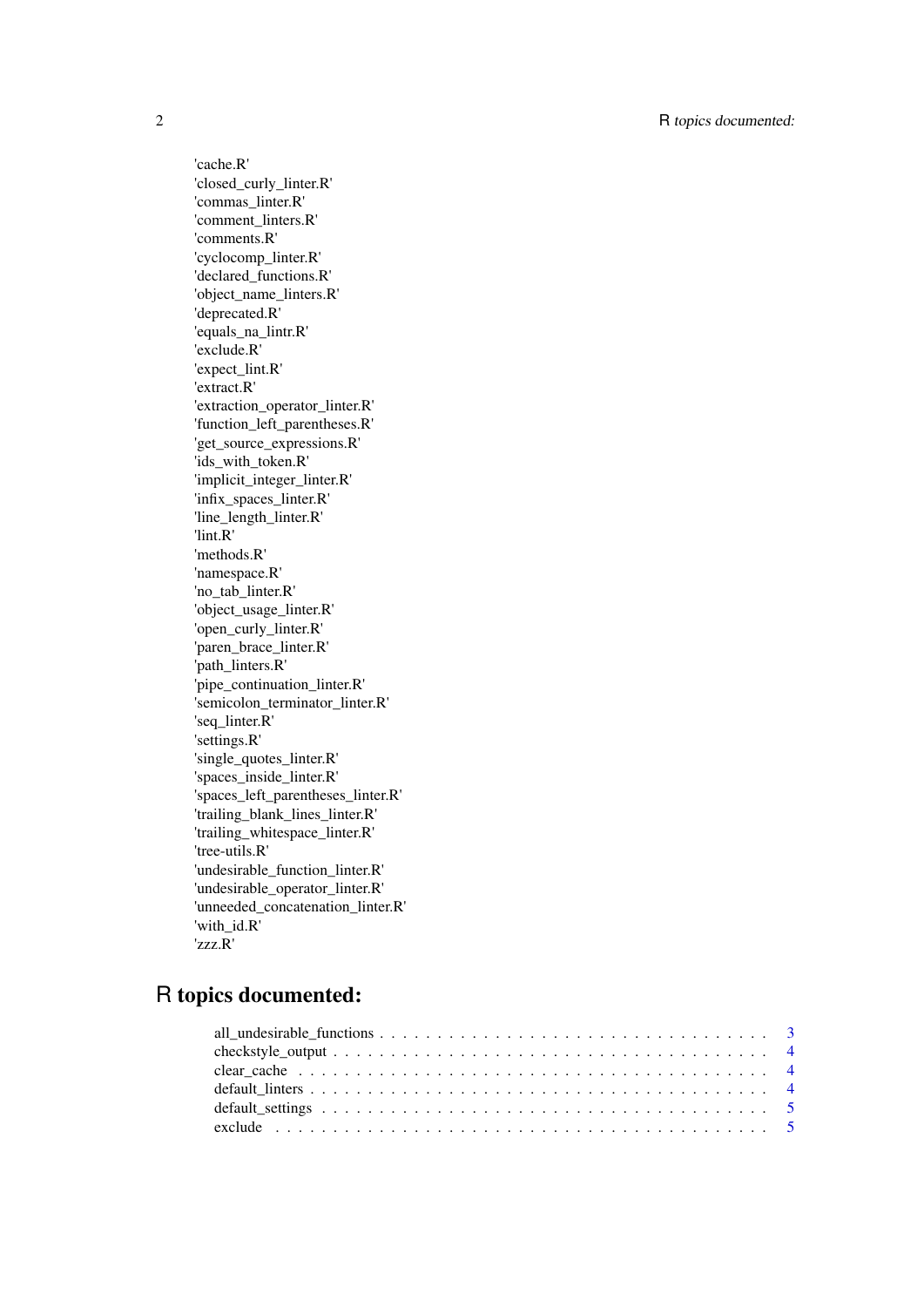<span id="page-2-0"></span>

| Index | 18 |
|-------|----|

all\_undesirable\_functions

*Default undesirable functions and operators*

#### Description

Lists of function names and operators for [undesirable\\_function\\_linter](#page-12-1) and [undesirable\\_operator\\_linter](#page-12-1). There is a list for the default elements and another that contains all available elements. Use [with\\_defaults](#page-15-1) to produce a custom list.

#### Usage

all\_undesirable\_functions

default\_undesirable\_functions

all\_undesirable\_operators

default\_undesirable\_operators

#### Format

A named list of character strings.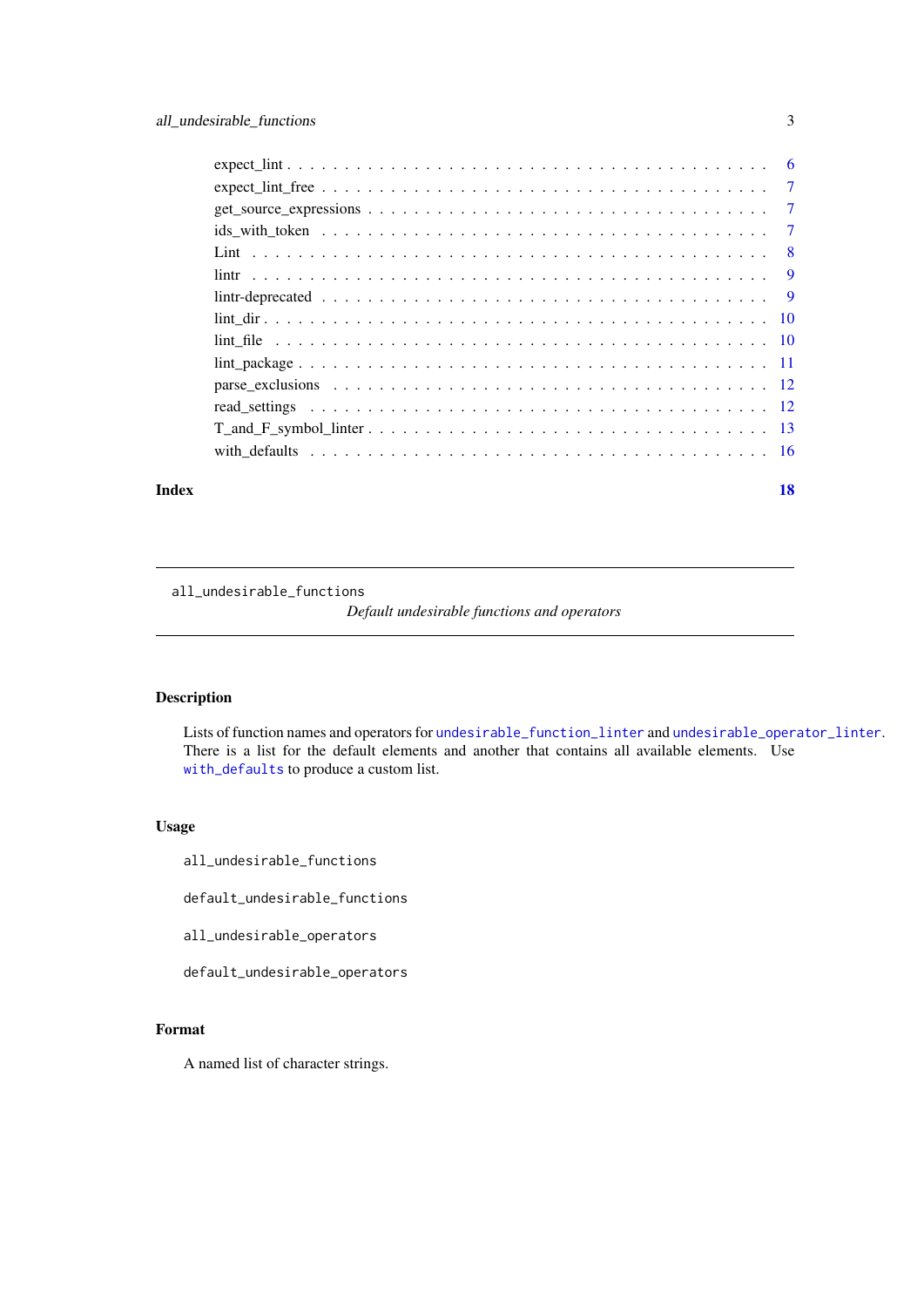<span id="page-3-0"></span>checkstyle\_output *Checkstyle Report for lint results*

#### Description

Generate a report of the linting results using the [Checkstyle](http://checkstyle.sourceforge.net/) XML format.

#### Usage

```
checkstyle_output(lints, filename = "lintr_results.xml")
```
#### Arguments

| lints    | the linting results.          |
|----------|-------------------------------|
| filename | the name of the output report |

clear\_cache *Clear the lintr cache*

#### Description

Clear the lintr cache

#### Usage

clear\_cache(file = NULL, path = NULL)

#### Arguments

| file | filename whose cache to clear. If you pass NULL, it will delete all of the caches. |
|------|------------------------------------------------------------------------------------|
| path | directory to store caches. Reads option 'lintr.cache_directory' as the default.    |

#### Value

0 for success, 1 for failure, invisibly.

<span id="page-3-1"></span>default\_linters *Default linters*

#### Description

List of default linters for [lint](#page-9-1). Use [with\\_defaults](#page-15-1) to customize it.

#### Usage

default\_linters

#### Format

An object of class list of length 22.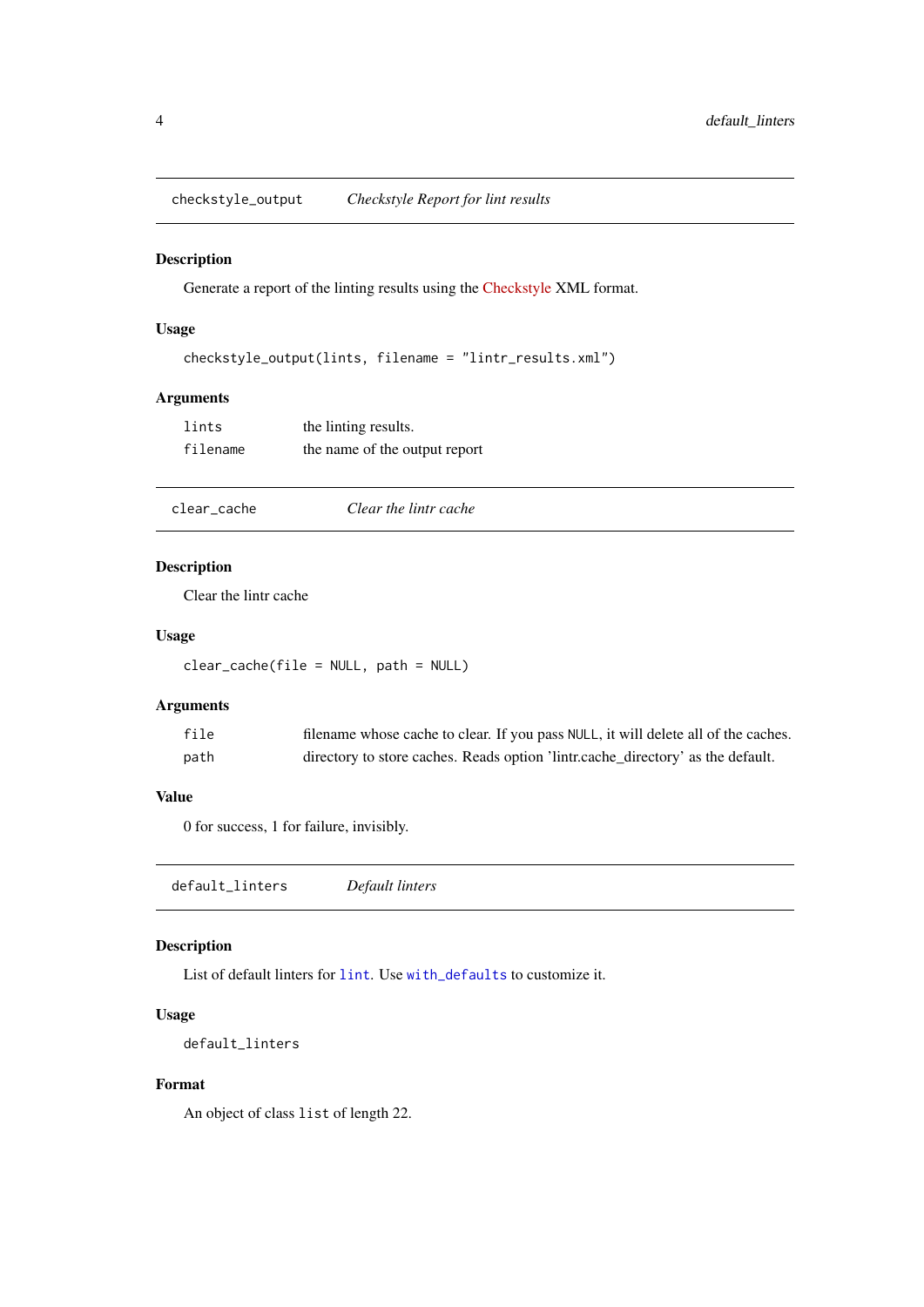<span id="page-4-2"></span><span id="page-4-0"></span>default\_settings *Default lintr settings*

#### Description

Default lintr settings

#### Usage

default\_settings

#### Format

An object of class list of length 9.

#### See Also

[read\\_settings](#page-11-1), [default\\_linters](#page-3-1)

<span id="page-4-1"></span>exclude *Exclude lines or files from linting*

#### Description

Exclude lines or files from linting

#### Usage

exclude(lints, exclusions = settings\$exclusions, ...)

#### Arguments

| lints                   | that need to be filtered.                       |
|-------------------------|-------------------------------------------------|
| exclusions              | manually specified exclusions                   |
| $\cdot$ $\cdot$ $\cdot$ | additional arguments passed to parse_exclusions |

#### Details

Exclusions can be specified in three different ways.

- 1. single line in the source file. default: # nolint
- 2. line range in the source file. default: # nolint start, # nolint end
- 3. exclusions parameter, a named list of the files and lines to exclude, or just the filenames if you want to exclude the entire file.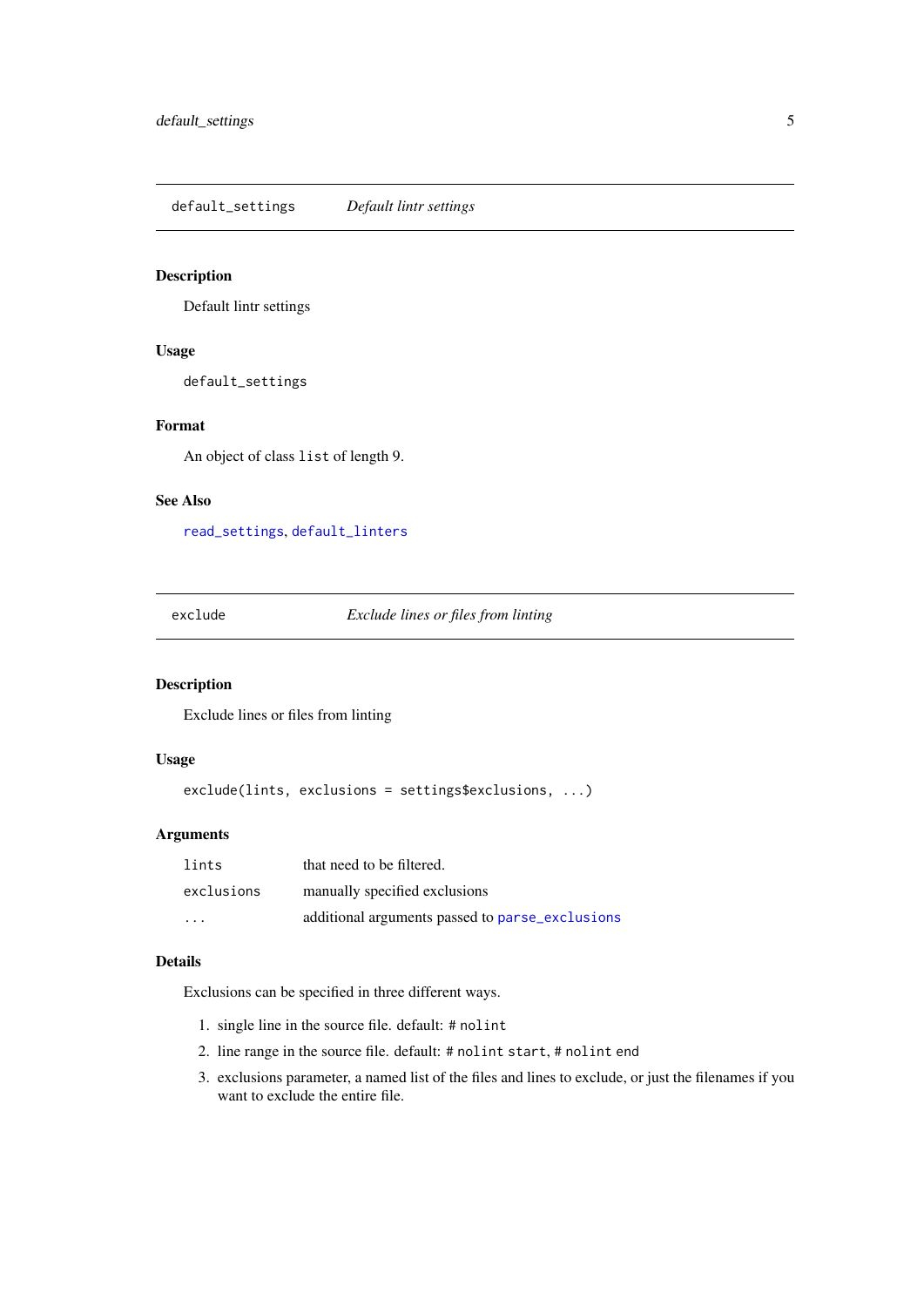<span id="page-5-0"></span>

#### Description

This is an expectation function to test that the lints produced by lint satisfy a number of checks.

#### Usage

expect\_lint(content, checks, ..., file = NULL)

#### Arguments

| content | a character vector for the file content to be linted, each vector element represent-<br>ing a line of text.                                                                |
|---------|----------------------------------------------------------------------------------------------------------------------------------------------------------------------------|
| checks  | checks to be performed:                                                                                                                                                    |
|         | <b>NULL</b> check that no lints are returned.                                                                                                                              |
|         | single string or regex object check that the single lint returned has a matching<br>message.                                                                               |
|         | <b>named list</b> check that the single lint returned has fields that match. Accepted<br>fields are the same as those taken by Lint.                                       |
|         | <b>list of named lists</b> for each of the multiple lints returned, check that it matches<br>the checks in the corresponding named list (as described in the point above). |
|         | Named vectors are also accepted instead of named lists, but this is a compatibil-<br>ity feature that is not recommended for new code.                                     |
| .       | arguments passed to lint, e.g. the linters or cache to use.                                                                                                                |
| file    | if not NULL, read content from the specified file rather than from content.                                                                                                |
|         |                                                                                                                                                                            |

#### Value

NULL, invisibly.

#### Examples

```
# no expected lint
expect_lint("a", NULL, trailing_blank_lines_linter)
# one expected lint
expect_lint("a\n", "superfluous", trailing_blank_lines_linter)
expect_lint("a\n", list(message="superfluous", line_number=2), trailing_blank_lines_linter)
# several expected lints
expect_lint("a\n\n", list("superfluous", "superfluous"), trailing_blank_lines_linter)
expect_lint(
  "a\h|n',
 list(list(message="superfluous", line_number=2), list(message="superfluous", line_number=3)),
 trailing_blank_lines_linter)
```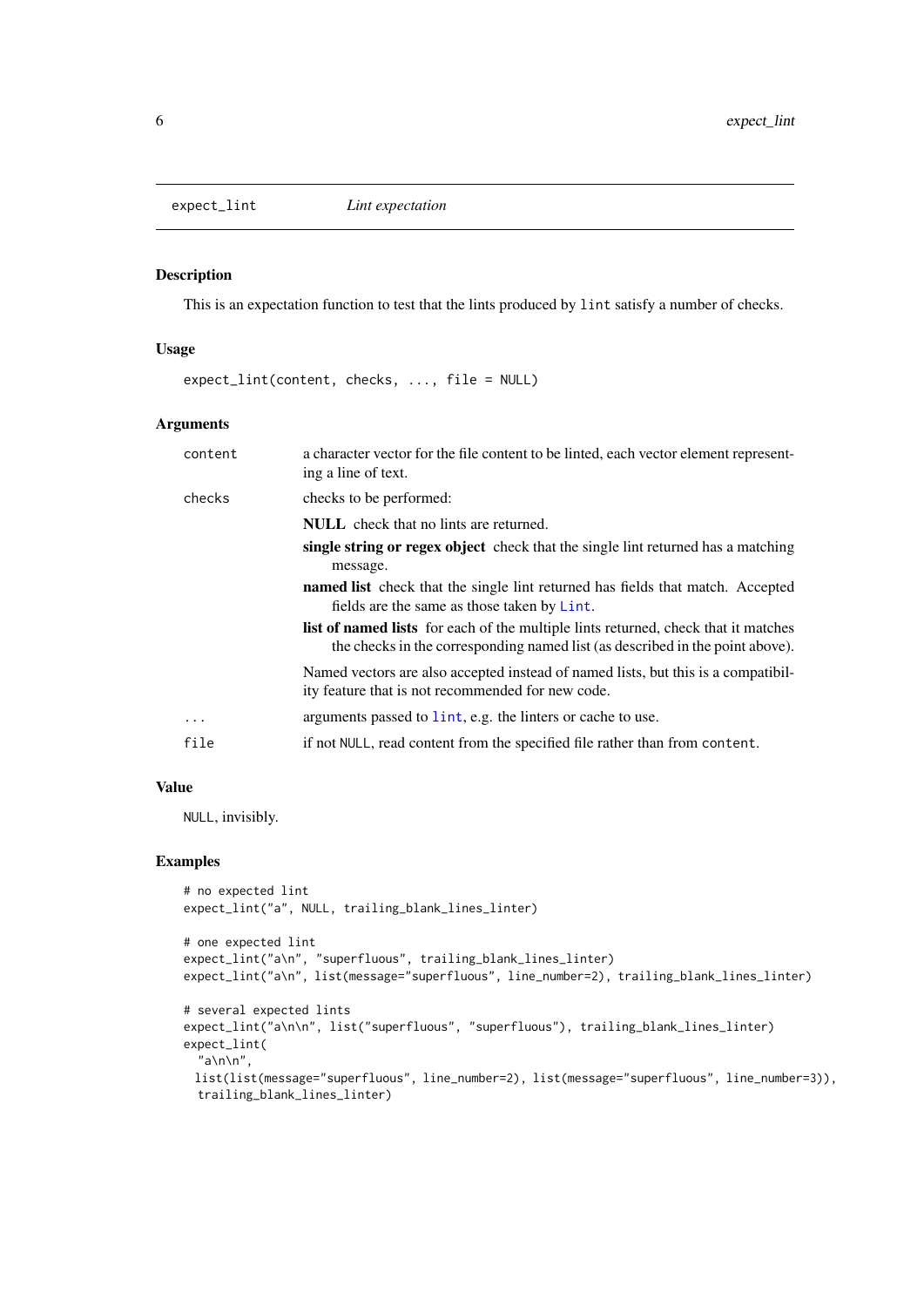<span id="page-6-0"></span>expect\_lint\_free *Test that the package is lint free*

#### Description

This function is a thin wrapper around lint\_package that simply tests there are no lints in the package. It can be used to ensure that your tests fail if the package contains lints.

#### Usage

expect\_lint\_free(...)

#### Arguments

... arguments passed to [lint\\_package](#page-10-1)

<span id="page-6-1"></span>get\_source\_expressions

*Parsed sourced file from a filename*

#### Description

This object is given as input to each linter

#### Usage

get\_source\_expressions(filename)

#### Arguments

filename the file to be parsed.

ids\_with\_token *Get parsed IDs by token*

#### Description

Gets the source IDs (row indices) corresponding to given token.

#### Usage

```
ids_with_token(source_file, value, fun = `==`)
```
with\_id(source\_file, id)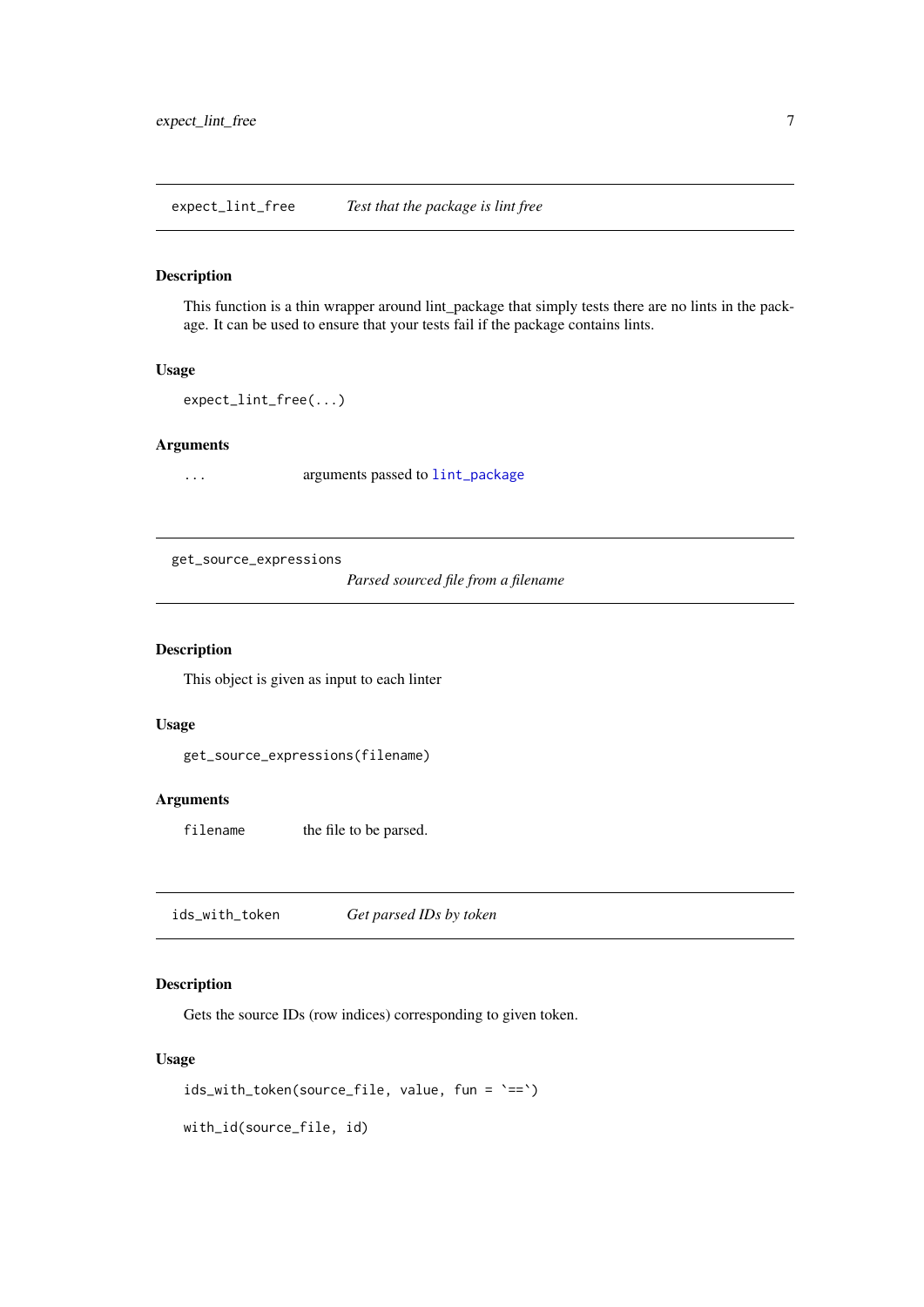#### <span id="page-7-0"></span>Arguments

| source_file | A list of source expressions, the result of a call to 'get_source_expressions()',<br>for the desired filename.                                             |
|-------------|------------------------------------------------------------------------------------------------------------------------------------------------------------|
| value       | Character. String correspondin to the token to search for. For example:<br>• "SYMBOL"<br>• "FUNCTION"<br>• "EQ FORMALS"<br>$\bullet$ "\$"<br>$\bullet$ "(" |
| fun         | For additionaly flexibility, a function to search for in the 'token' column of<br>'parsed_content'. Typically '==' or '%in%'.                              |
| id          | Integer. The index corresponding to the desired row of 'parsed_content'.                                                                                   |

### Value

'ids\_with\_token': The indices of the 'parsed\_content' data frame entry of the list of source expressions. Indices correspond to the \*rows\* where 'fun' evaluates to 'TRUE' for the 'value' in the \*token\* column.

'with\_id': A data frame corresponding to the row(s) specified in 'id'.

#### Functions

• with\_id: Return the row of the 'parsed\_content' entry of the ['get\\_source\\_expressions\(](#page-6-1))' object. Typically used in conjunction with 'ids\_with\_token' to iterate over rows containing desired tokens.

<span id="page-7-1"></span>

#### Lint *Create a* Lint *object*

#### Description

Create a Lint object

#### Usage

```
Lint(filename, line_number = 1L, column_number = 1L,
  type = c("style", "warning", "error"), message = "", line = "",
  ranges = NULL, linter = "")
```
#### Arguments

| filename      | path to the source file that was linted.                |
|---------------|---------------------------------------------------------|
| line_number   | line number where the lint occurred.                    |
| column number | column number where the lint occurred.                  |
| type          | type of lint.                                           |
| message       | message used to describe the lint error                 |
| line          | code source where the lint occurred                     |
| ranges        | a list of ranges on the line that should be emphasized. |
| linter        | name of linter that created the Lint object.            |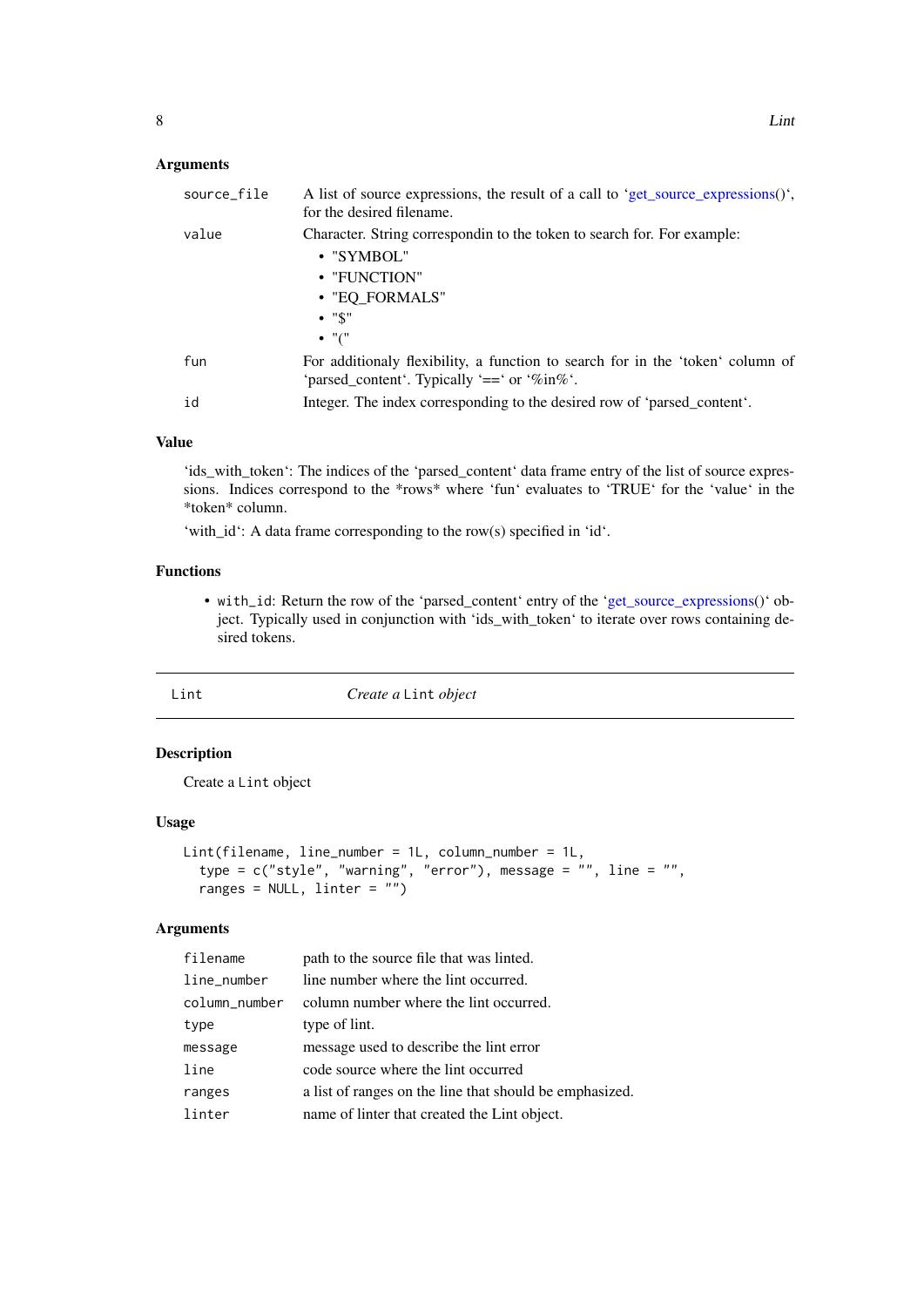<span id="page-8-0"></span>lintr *Lintr*

#### Description

Checks adherence to a given style, syntax errors and possible semantic issues. Supports on the fly checking of R code edited with Emacs, Vim and Sublime Text.

#### See Also

[lint](#page-9-1), [lint\\_package](#page-10-1), [lint\\_dir](#page-9-2), [linters](#page-12-1)

lintr-deprecated *Deprecated functions*

#### Description

Functions that have been deprecated and replaced by newer ones. They will be removed in an upcoming version of lintr and should thus not be used anymore.

#### Usage

```
absolute_paths_linter(source_file)
```

```
trailing_semicolons_linter(source_file)
```
snake\_case\_linter(source\_file)

multiple\_dots\_linter(source\_file)

#### Arguments

source\_file returned by [get\\_source\\_expressions](#page-6-1)

#### Functions

- absolute\_paths\_linter: checks that no absolute paths are used.
- trailing\_semicolons\_linter: check there are no trailing semicolons.
- snake\_case\_linter: check that objects are not in snake\_case.
- multiple\_dots\_linter: check that objects do not have.multiple.dots.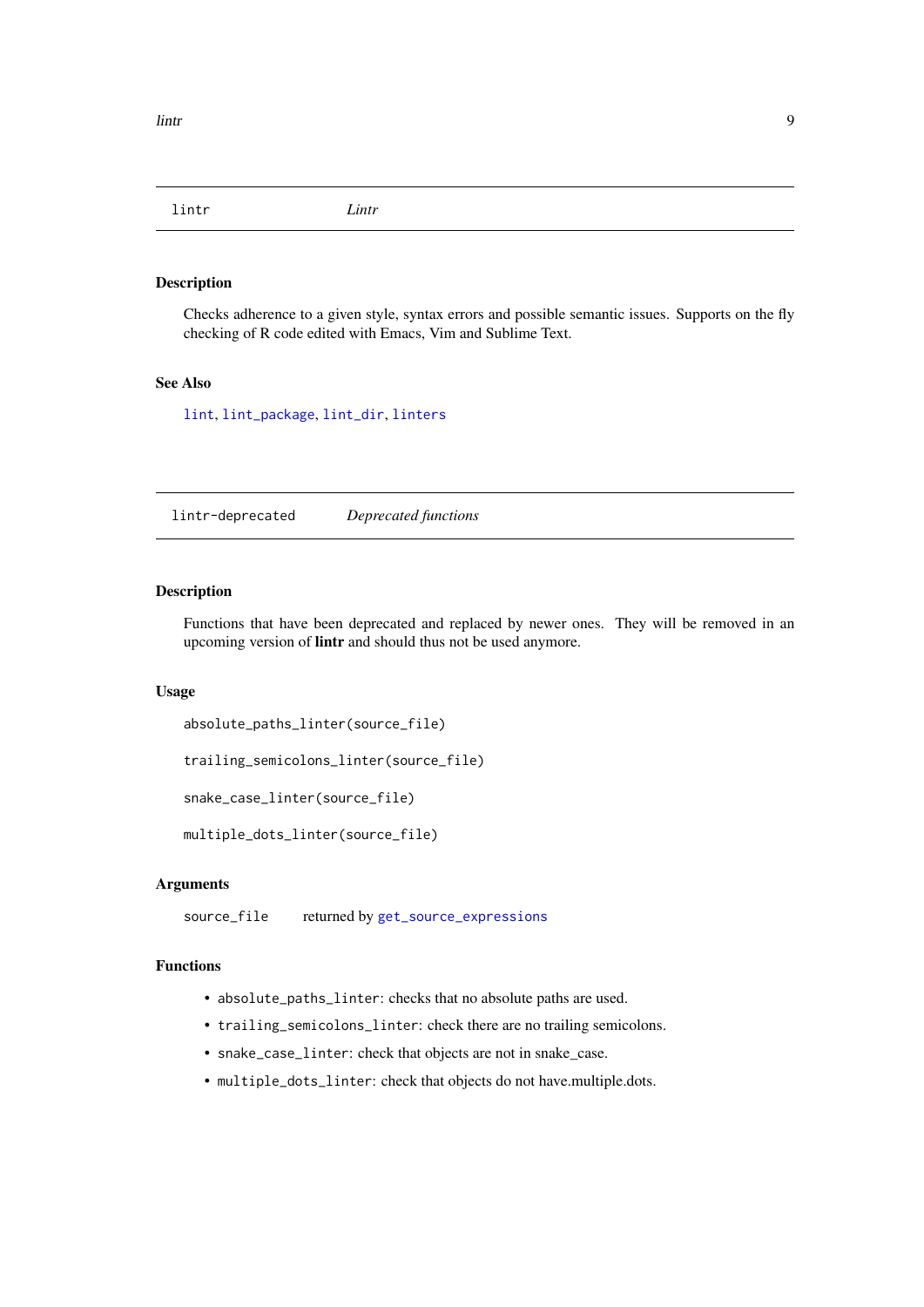<span id="page-9-2"></span><span id="page-9-0"></span>

#### Description

Apply one or more linters to all of the R files in a directory

#### Usage

```
lint_dir(path = ".", relative_path = TRUE, ..., exclusions = NULL,
 pattern = rex::rex(".", one_of("Rr"), end), parse_settings = TRUE)
```
#### Arguments

| path          | the path to the base directory, by default, it will be searched in the parent direc-<br>tories of the current directory.  |
|---------------|---------------------------------------------------------------------------------------------------------------------------|
| relative_path | if TRUE, file paths are printed using their path relative to the base directory. If<br>FALSE, use the full absolute path. |
| $\ddots$      | additional arguments passed to lint, e.g. cache or linters.                                                               |
| exclusions    | exclusions for exclude, relative to the package path.                                                                     |
| pattern       | pattern for files, by default it will take files with .R or .r extension.                                                 |
|               | parse_settings whether to try and parse the settings                                                                      |

#### Value

A list of lint objects.

#### Examples

```
## Not run:
 lint_dir()
  lint_dir(
   linters = list(semicolon_terminator_linter())
    cache = TRUE,
    exclusions = list("inst/doc/creating_linters.R" = 1, "inst/example/bad.R")
  )
## End(Not run)
```
lint\_file *Lint a file*

#### <span id="page-9-1"></span>Description

Apply one or more linters to a file and return the lints found.

#### Usage

```
lint(filename, linters = NULL, cache = FALSE, ...,
 parse_settings = TRUE)
```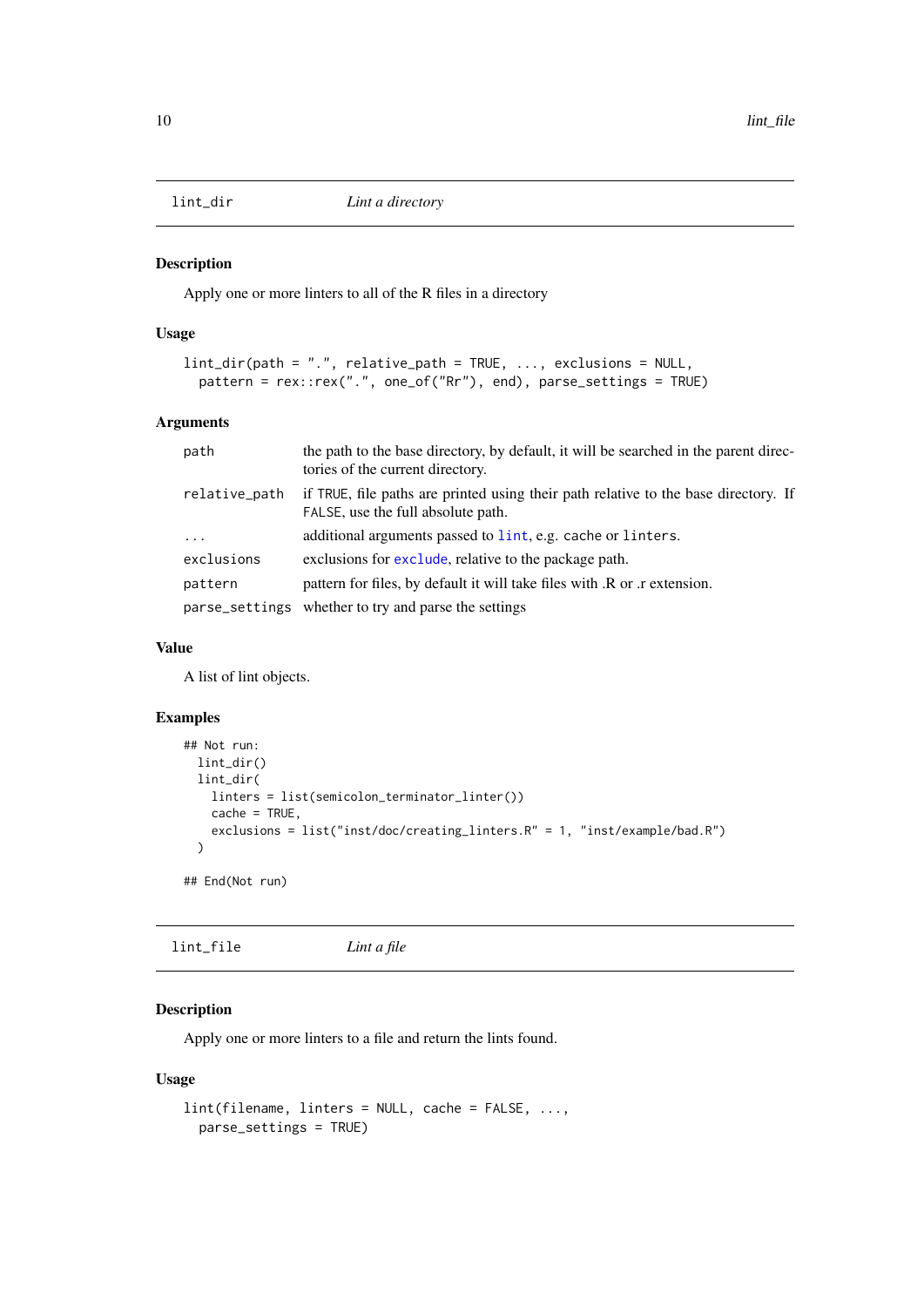#### <span id="page-10-0"></span>lint\_package 11

#### Arguments

| filename  | the given filename to lint.                                                                                          |
|-----------|----------------------------------------------------------------------------------------------------------------------|
| linters   | a named list of linter functions to apply see linters for a full list of default and<br>available linters.           |
| cache     | given a logical, toggle caching of lint results. If passed a character string, store<br>the cache in this directory. |
| $\ddotsc$ | additional arguments passed to exclude.                                                                              |
|           | parse_settings whether to try and parse the settings                                                                 |

#### Value

A list of lint objects.

<span id="page-10-1"></span>

| lint_package<br>Lint a package |
|--------------------------------|
|--------------------------------|

#### Description

Apply one or more linters to all of the R files in a package.

#### Usage

```
lint\_package(path = ".", relative\_path = TRUE, ...,exclusions = list("R/RppExports.R"))
```
#### Arguments

| path          | the path to the base directory of the package, if NULL, it will be searched in the<br>parent directories of the current directory. |
|---------------|------------------------------------------------------------------------------------------------------------------------------------|
| relative_path | if TRUE, file paths are printed using their path relative to the base directory. If<br>FALSE, use the full absolute path.          |
| $\ddots$      | additional arguments passed to lint, e.g. cache or linters.                                                                        |
| exclusions    | exclusions for exclude, relative to the package path.                                                                              |

#### Value

A list of lint objects.

#### Examples

```
## Not run:
 lint_package()
  lint_package(
    linters = with_defaults(semicolon_linter = semicolon_terminator_linter())
    cache = TRUE,
    exclusions = list("inst/doc/creating_linters.R" = 1, "inst/example/bad.R")
  \overline{\phantom{a}}## End(Not run)
```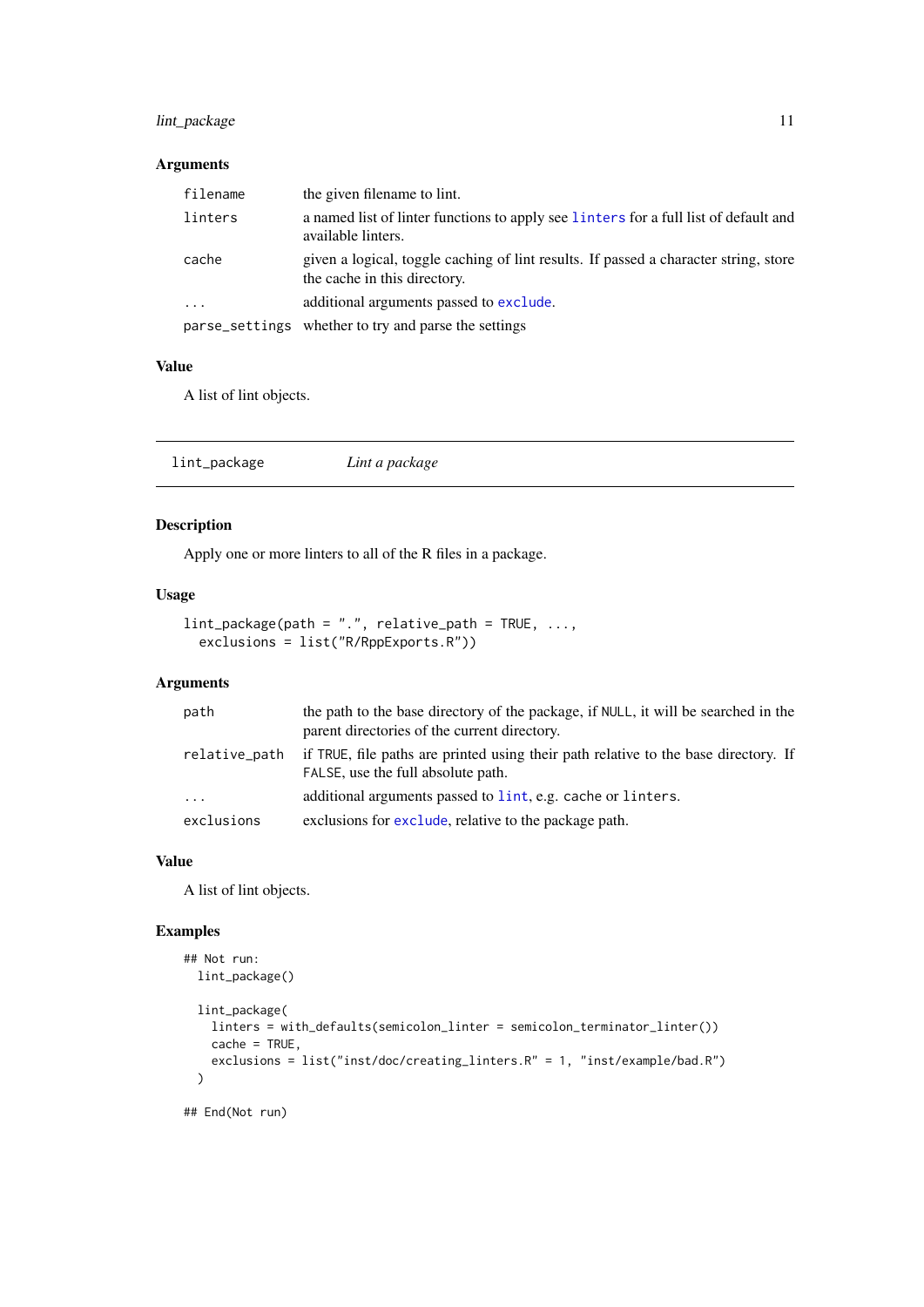<span id="page-11-2"></span><span id="page-11-0"></span>

#### Description

read a source file and parse all the excluded lines from it

#### Usage

```
parse_exclusions(file, exclude = settings$exclude,
  exclude_start = settings$exclude_start,
 exclude_end = settings$exclude_end)
```
#### Arguments

| file        | R source file                                                                |
|-------------|------------------------------------------------------------------------------|
| exclude     | regular expression used to mark lines to exclude                             |
|             | exclude_start regular expression used to mark the start of an excluded range |
| exclude_end | regular expression used to mark the end of an excluded range                 |

<span id="page-11-1"></span>

| read_settings | Read lintr settings |  |
|---------------|---------------------|--|
|               |                     |  |

#### Description

Lintr searches for settings for a given source file in the following order.

- 1. options defined as linter.setting.
- 2. linter\_file in the same directory
- 3. linter\_file in the project directory
- 4. linter\_file in the user home directory
- 5. [default\\_settings](#page-4-2)

#### Usage

```
read_settings(filename)
```
#### Arguments

filename source file to be linted

#### Details

The default linter\_file name is .lintr but it can be changed with option lintr.linter\_file. This file is a dcf file, see [read.dcf](#page-0-0) for details.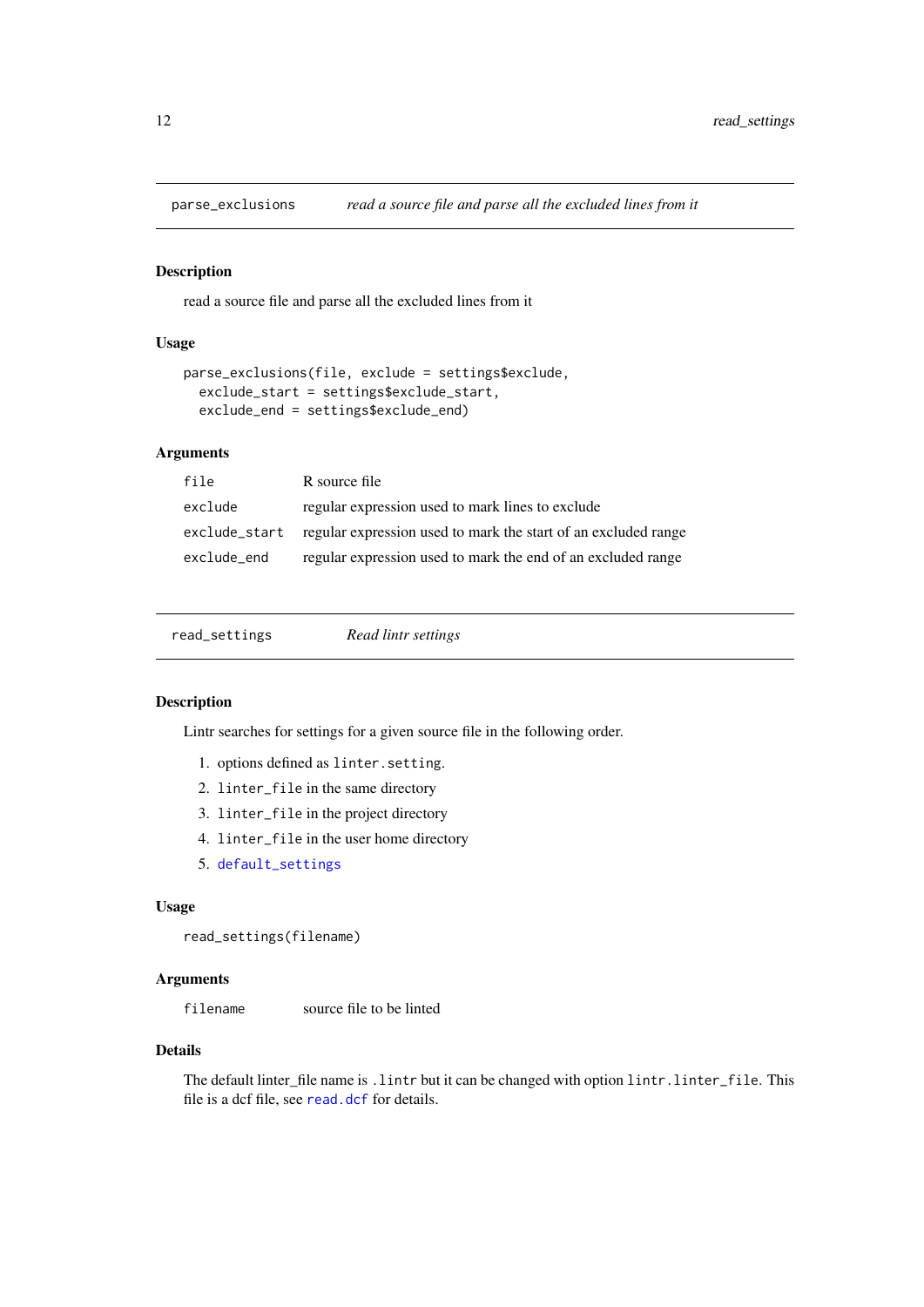<span id="page-12-0"></span>T\_and\_F\_symbol\_linter *linters*

#### <span id="page-12-1"></span>Description

Available linters

#### Usage

T\_and\_F\_symbol\_linter(source\_file)

```
assignment_linter(source_file)
```
closed\_curly\_linter(allow\_single\_line = FALSE)

commas\_linter(source\_file)

commented\_code\_linter(source\_file)

todo\_comment\_linter(todo = c("todo", "fixme"))

cyclocomp\_linter(complexity\_limit = 25)

object\_name\_linter(styles = "snake\_case")

object\_length\_linter(length = 30L)

camel\_case\_linter(source\_file)

equals\_na\_linter(source\_file)

extraction\_operator\_linter(source\_file)

function\_left\_parentheses\_linter(source\_file)

```
implicit_integer_linter(source_file)
```
infix\_spaces\_linter(source\_file)

line\_length\_linter(length)

no\_tab\_linter(source\_file)

object\_usage\_linter(source\_file)

open\_curly\_linter(allow\_single\_line = FALSE)

paren\_brace\_linter(source\_file)

absolute\_path\_linter(lax = TRUE)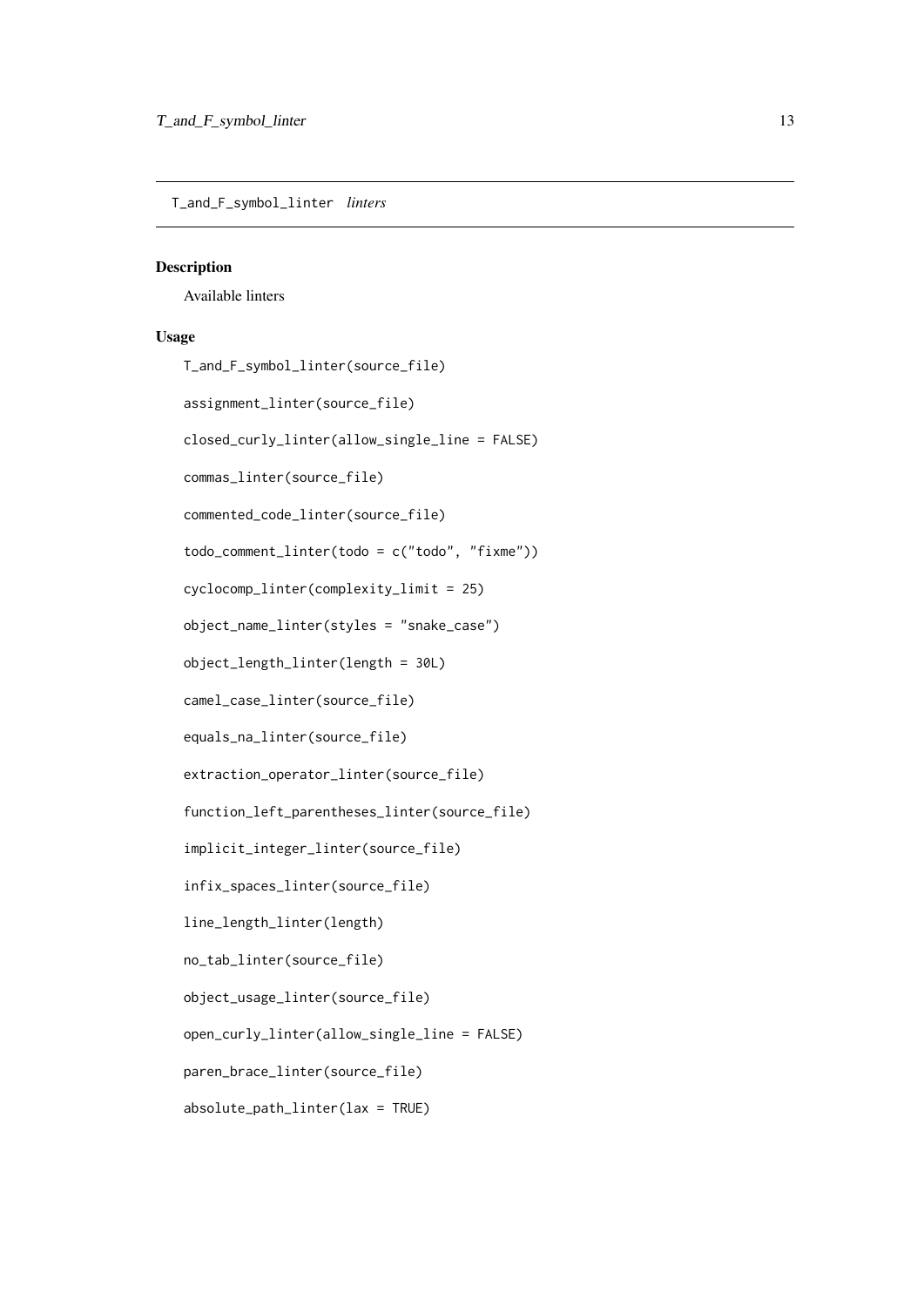```
nonportable_path_linter(lax = TRUE)
```
pipe\_continuation\_linter(source\_file)

semicolon\_terminator\_linter(semicolon = c("compound", "trailing"))

seq\_linter(source\_file)

single\_quotes\_linter(source\_file)

spaces\_inside\_linter(source\_file)

spaces\_left\_parentheses\_linter(source\_file)

trailing\_blank\_lines\_linter(source\_file)

trailing\_whitespace\_linter(source\_file)

undesirable\_function\_linter(fun = default\_undesirable\_functions)

undesirable\_operator\_linter(op = default\_undesirable\_operators)

unneeded\_concatenation\_linter(source\_file)

#### Arguments

| source_file       | returned by get_source_expressions                                                                                                                                |  |  |  |
|-------------------|-------------------------------------------------------------------------------------------------------------------------------------------------------------------|--|--|--|
| allow_single_line |                                                                                                                                                                   |  |  |  |
|                   | if true allow a open and closed curly pair on the same line.                                                                                                      |  |  |  |
| todo              | Vector of strings that identify TODO comments.                                                                                                                    |  |  |  |
| complexity_limit  |                                                                                                                                                                   |  |  |  |
|                   | expressions with a cyclomatic complexity higher than this are linted, defaults to<br>25. See cyclocomp.                                                           |  |  |  |
| styles            | A subset of 'CamelCase', 'camelCase', 'snake_case', 'dotted.case', 'lowercase',<br>'UPPERCASE'. A name should match at least one of these styles.                 |  |  |  |
| length            | the length cutoff to use for the given linter.                                                                                                                    |  |  |  |
| lax               | Less stringent linting, leading to fewer false positives.                                                                                                         |  |  |  |
| semicolon         | A character vector defining which semicolons to report:                                                                                                           |  |  |  |
|                   | <b>compound</b> Semicolons that separate two statements on the same line.<br>trailing Semicolons following the last statement on the line.                        |  |  |  |
| fun               | Named character vector, where the names are the names of the undesirable func-<br>tions, and the values are the text for the alternative function to use (or NA). |  |  |  |
| op                | Named character vector, where the names are the names of the undesirable op-<br>erators, and the values are the text for the alternative operator to use (or NA). |  |  |  |

#### Functions

- T\_and\_F\_symbol\_linter: Avoid the symbols T and F (for TRUE and FALSE).
- assignment\_linter: checks that '<-' is always used for assignment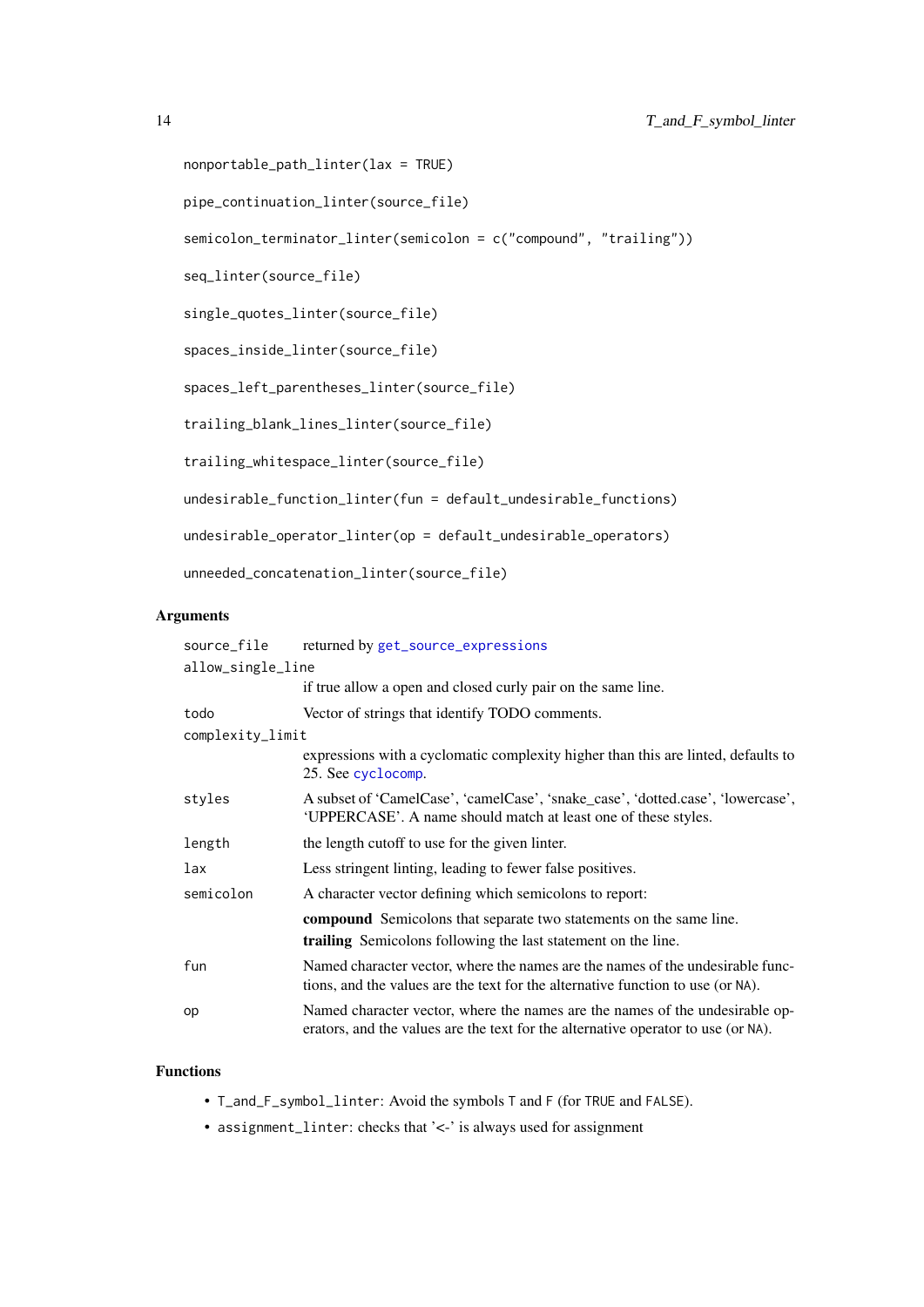- <span id="page-14-0"></span>• closed\_curly\_linter: check that closed curly braces should always be on their own line unless they follow an else.
- commas\_linter: check that all commas are followed by spaces, but do not have spaces before them.
- commented\_code\_linter: Check that there is no commented code outside roxygen blocks
- todo\_comment\_linter: Check that the source contains no TODO comments (case-insensitive).
- cyclocomp\_linter: Check for overly complicated expressions. See [cyclocomp](#page-0-0).
- object\_name\_linter: Check that object names conform to a naming style.
- object\_length\_linter: check that object names are not too long.
- camel\_case\_linter: check that objects are not in camelCase.
- equals\_na\_linter: that checks for  $x == NA$
- extraction\_operator\_linter: Check that the '[[' operator is used when extracting a single element from an object, not '[' (subsetting) nor '\$' (interactive use).
- function\_left\_parentheses\_linter: check that all left parentheses in a function call do not have spaces before them.
- implicit\_integer\_linter: Check that integers are explicitly typed using the form 1L instead of 1.
- infix\_spaces\_linter: check that all infix operators have spaces around them.
- line\_length\_linter: check the line length of both comments and code is less than length.
- no\_tab\_linter: check that only spaces are used for indentation, not tabs.
- object\_usage\_linter: checks that closures have the proper usage using [checkUsage](#page-0-0). Note this runs [eval](#page-0-0) on the code, so do not use with untrusted code.
- open\_curly\_linter: check that opening curly braces are never on their own line and are always followed by a newline.
- paren\_brace\_linter: check that there is a space between right parenthesis and an opening curly brace.
- absolute\_path\_linter: Check that no absolute paths are used (e.g. "/var", "C:\System", "~/docs").
- nonportable\_path\_linter: Check that file.path() is used to construct safe and portable paths.
- pipe\_continuation\_linter: Check that each step in a pipeline is on a new line, or the entire pipe fits on one line.
- semicolon\_terminator\_linter: Check that no semicolons terminate statements.
- seq\_linter: check for  $1$ :length $(...), 1$ :nrow $(...), 1$ :ncol $(...), 1$ :NROW $(...)$  and  $1:NCOL(\ldots)$  expressions. These often cause bugs when the right hand side is zero. It is safer to use [seq\\_len](#page-0-0) or [seq\\_along](#page-0-0) instead.
- single\_quotes\_linter: checks that only single quotes are used to delimit string constants.
- spaces\_inside\_linter: check that parentheses and square brackets do not have spaces directly inside them.
- spaces\_left\_parentheses\_linter: check that all left parentheses have a space before them unless they are in a function call.
- trailing\_blank\_lines\_linter: check there are no trailing blank lines.
- trailing\_whitespace\_linter: check there are no trailing whitespace characters.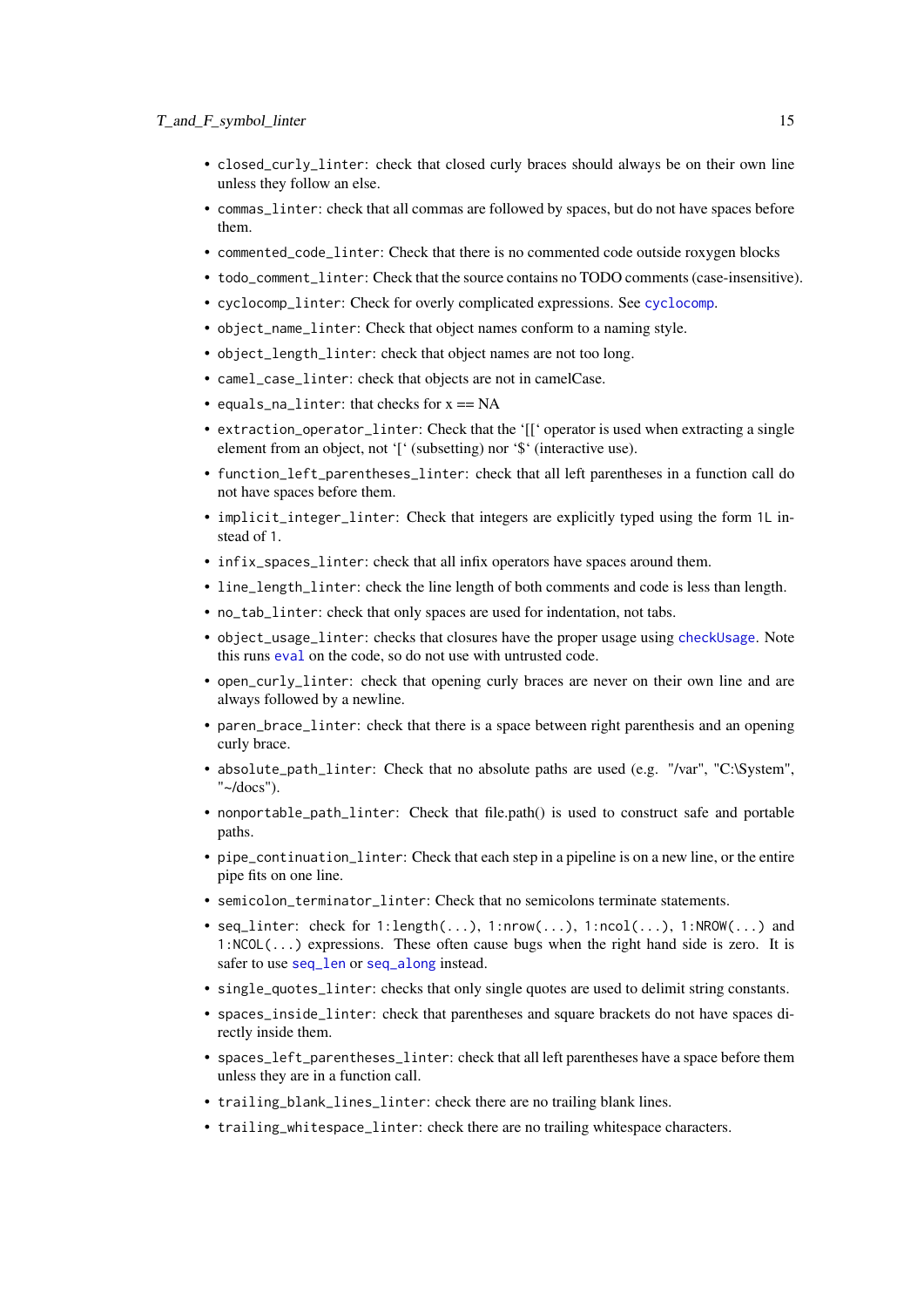- undesirable\_function\_linter: Report the use of undesirable functions, e.g. return, options, or sapply and suggest an alternative.
- undesirable\_operator\_linter: Report the use of undesirable operators, e.g. `:::` or `<<-` and suggest an alternative.
- unneeded\_concatenation\_linter: Check that the c function is not used without arguments nor with a single constant.

<span id="page-15-1"></span>with\_defaults *Modify lintr defaults*

#### Description

Make a new list based on **lintr**'s default linters, undesirable operators or functions. The result of this function is meant to be passed to the 'linters' argument of 'lint()', or put in your configuration file.

#### Usage

```
with_defaults(..., default = default_linters)
```
#### Arguments

| $\cdot$ $\cdot$ $\cdot$ | arguments of elements to change. If unnamed, the argument is named. If the       |
|-------------------------|----------------------------------------------------------------------------------|
|                         | named argument already exists in "default", it is replaced by the new element.   |
|                         | If it does not exist, it is added. If the value is NULL, the element is removed. |
| default                 | list of elements to modify.                                                      |

#### Value

A modified list of elements.

#### Examples

```
# When using interatively you will usuaully pass the result onto `lint` or `lint_package()`
## Not run:
lint("foo.R", linters = with_defaults(line_length_linter = line_length_linter(120)))
## End(Not run)
# the default linter list with a different line length cutoff
my_linters <- with_defaults(line_length_linter = line_length_linter(120))
# omit the argument name if you are just using different arguments
my_linters <- with_defaults(default = my_linters,
                            object_name_linter("camelCase"))
# remove assignment checks (with NULL), add absolute path checks
my_linters <- with_defaults(default = my_linters,
                            assignment_linter = NULL,
                            absolute_path_linter)
# custom list of undesirable functions:
# remove sapply (using NULL)
```
<span id="page-15-0"></span>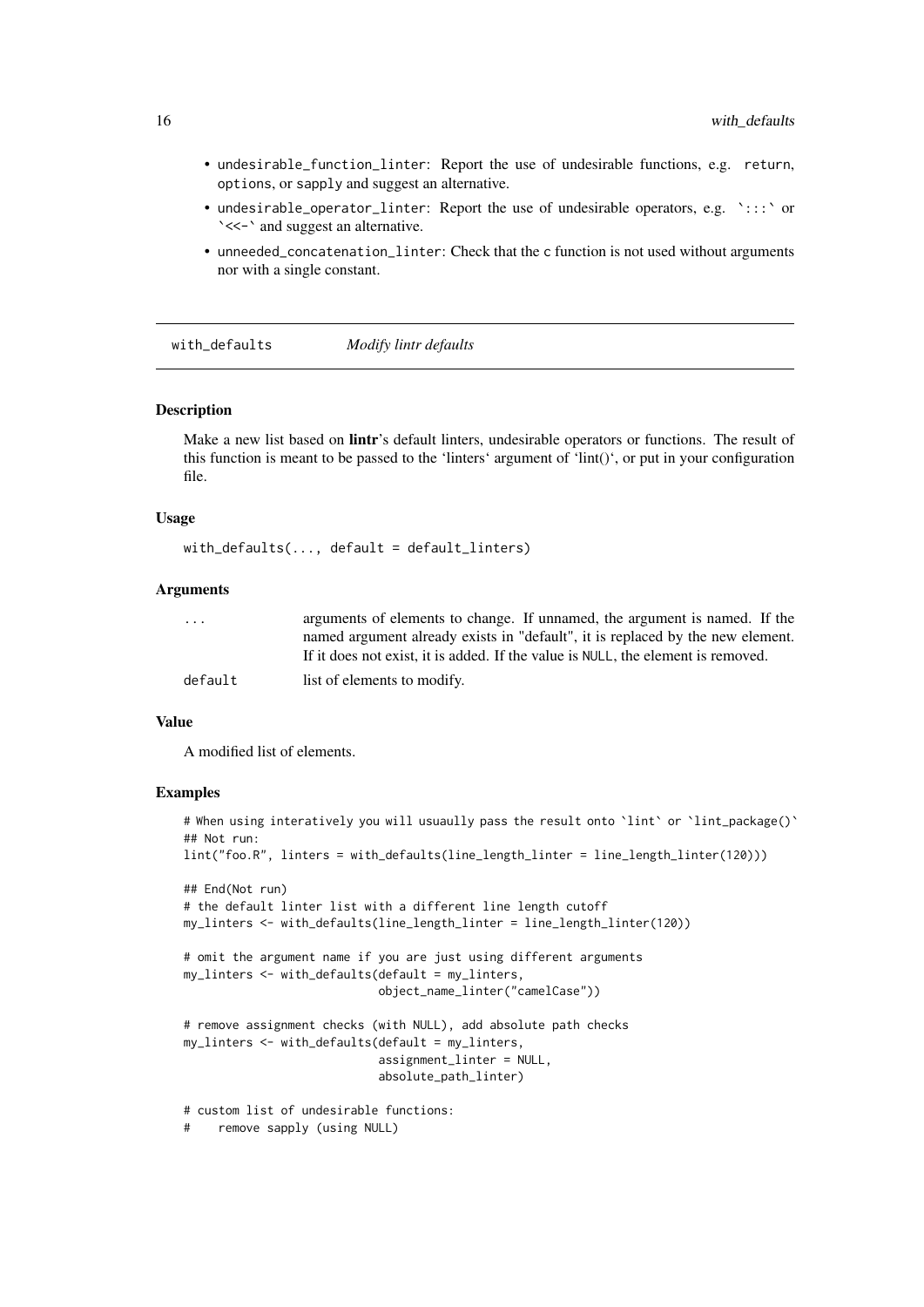#### with\_defaults 17

- # add cat (with a accompanying message),
- # add print (unnamed, i.e. with no accompanying message)<br># add return (as taken from all\_undesirable\_functions)
- add return (as taken from all\_undesirable\_functions)
- my\_undesirable\_functions <- with\_defaults(default = default\_undesirable\_functions, sapply=NULL, "cat"="No cat allowed", "print", all\_undesirable\_functions[["return"]])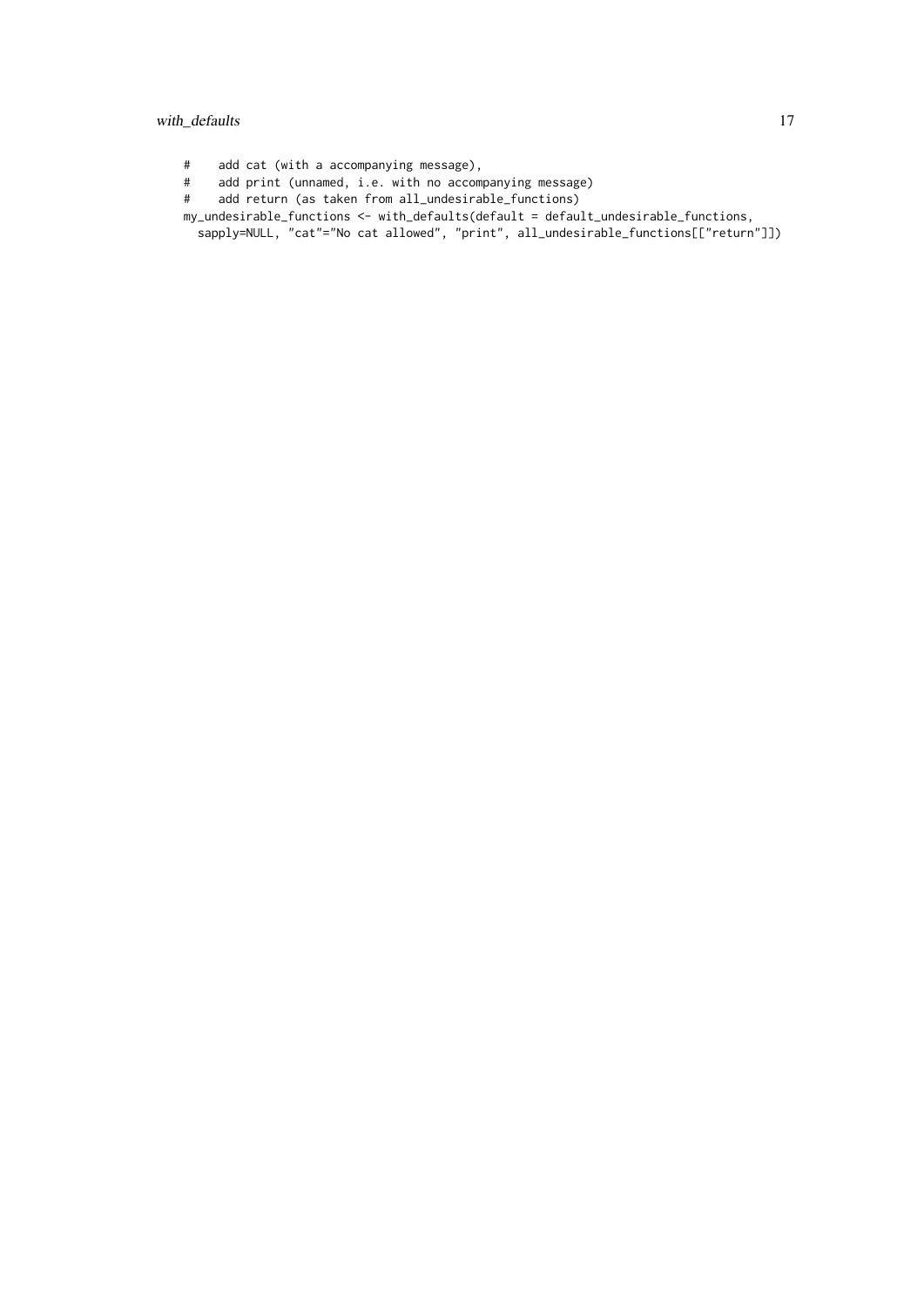# <span id="page-17-0"></span>Index

∗Topic datasets all\_undesirable\_functions, [3](#page-2-0) default\_linters, [4](#page-3-0) default\_settings, [5](#page-4-0) absolute\_path\_linter *(*T\_and\_F\_symbol\_linter*)*, [13](#page-12-0) absolute\_paths\_linter *(*lintr-deprecated*)*, [9](#page-8-0) all\_undesirable\_functions, [3](#page-2-0) all\_undesirable\_operators *(*all\_undesirable\_functions*)*, [3](#page-2-0) assignment\_linter *(*T\_and\_F\_symbol\_linter*)*, [13](#page-12-0) camel\_case\_linter *(*T\_and\_F\_symbol\_linter*)*, [13](#page-12-0) checkstyle\_output, [4](#page-3-0) checkUsage, *[15](#page-14-0)* clear\_cache, [4](#page-3-0) closed\_curly\_linter *(*T\_and\_F\_symbol\_linter*)*, [13](#page-12-0) commas\_linter *(*T\_and\_F\_symbol\_linter*)*, [13](#page-12-0) commented\_code\_linter *(*T\_and\_F\_symbol\_linter*)*, [13](#page-12-0) cyclocomp, *[14,](#page-13-0) [15](#page-14-0)* cyclocomp\_linter *(*T\_and\_F\_symbol\_linter*)*, [13](#page-12-0) default\_linters, [4,](#page-3-0) *[5](#page-4-0)* default\_settings, [5,](#page-4-0) *[12](#page-11-0)* default\_undesirable\_functions *(*all\_undesirable\_functions*)*, [3](#page-2-0) default\_undesirable\_operators *(*all\_undesirable\_functions*)*, [3](#page-2-0) equals\_na\_linter *(*T\_and\_F\_symbol\_linter*)*, [13](#page-12-0) eval, *[15](#page-14-0)* exclude, [5,](#page-4-0) *[10,](#page-9-0) [11](#page-10-0)* expect\_lint, [6](#page-5-0) expect\_lint\_free, [7](#page-6-0) extraction\_operator\_linter *(*T\_and\_F\_symbol\_linter*)*, [13](#page-12-0)

function\_left\_parentheses\_linter *(*T\_and\_F\_symbol\_linter*)*, [13](#page-12-0) get\_source\_expressions, [7,](#page-6-0) *[8,](#page-7-0) [9](#page-8-0)*, *[14](#page-13-0)* ids\_with\_token. [7](#page-6-0) implicit\_integer\_linter *(*T\_and\_F\_symbol\_linter*)*, [13](#page-12-0) infix\_spaces\_linter *(*T\_and\_F\_symbol\_linter*)*, [13](#page-12-0) line\_length\_linter *(*T\_and\_F\_symbol\_linter*)*, [13](#page-12-0) Lint, *[6](#page-5-0)*, [8](#page-7-0) lint, *[4](#page-3-0)*, *[6](#page-5-0)*, *[9](#page-8-0)[–11](#page-10-0)* lint *(*lint\_file*)*, [10](#page-9-0) lint\_dir, *[9](#page-8-0)*, [10](#page-9-0) lint\_file, [10](#page-9-0) lint\_package, *[7](#page-6-0)*, *[9](#page-8-0)*, [11](#page-10-0) linters, *[9](#page-8-0)*, *[11](#page-10-0)* linters *(*T\_and\_F\_symbol\_linter*)*, [13](#page-12-0) lintr, [9](#page-8-0) lintr-deprecated, [9](#page-8-0) multiple\_dots\_linter *(*lintr-deprecated*)*, [9](#page-8-0) no\_tab\_linter *(*T\_and\_F\_symbol\_linter*)*, [13](#page-12-0) nonportable\_path\_linter *(*T\_and\_F\_symbol\_linter*)*, [13](#page-12-0) object\_length\_linter *(*T\_and\_F\_symbol\_linter*)*, [13](#page-12-0) object\_name\_linter *(*T\_and\_F\_symbol\_linter*)*, [13](#page-12-0) object usage linter *(*T\_and\_F\_symbol\_linter*)*, [13](#page-12-0) open\_curly\_linter *(*T\_and\_F\_symbol\_linter*)*, [13](#page-12-0) paren\_brace\_linter *(*T\_and\_F\_symbol\_linter*)*, [13](#page-12-0) parse\_exclusions, *[5](#page-4-0)*, [12](#page-11-0)